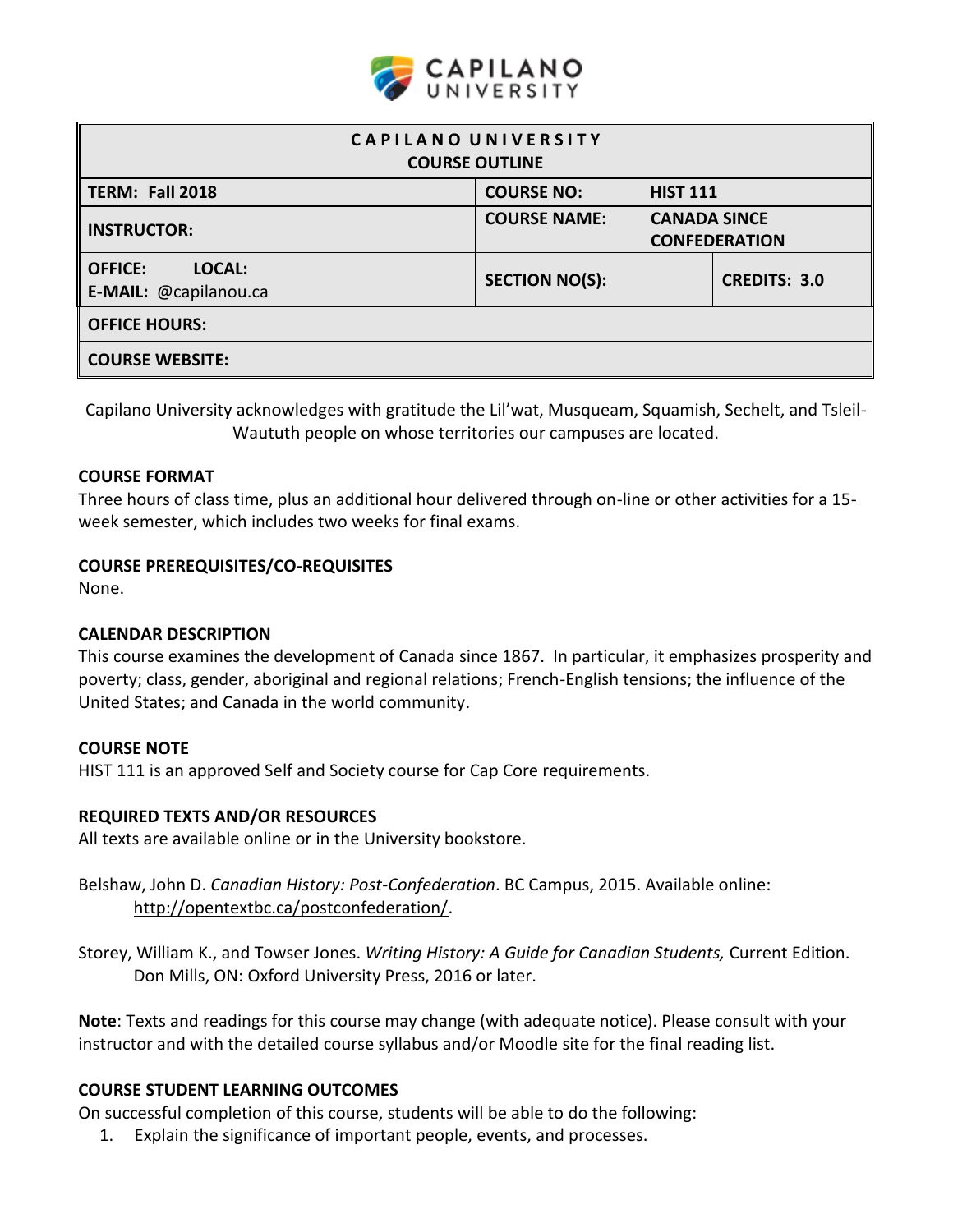- 2. Explain the difference between primary and secondary sources.
- 3. Summarize significant historical arguments and debates.
- 4. Drawing on evidence from primary sources, investigate the causes and outcomes of a significant historical event or process.
- 5. Use evidence from primary and secondary sources to construct an interpretation of a significant person, event, or process.
- 6. Critically reflect on the major people, events, and processes that shaped the history of Canada since Confederation.

Students who complete this Self and Society course will be able to do the following:

- 1. Identify potential root causes of local/global problems and how they affect local/global cultures, economies, politics, and policies.
- 2. Analyze the impacts of colonialism and racism on Indigenous peoples.
- 3. Generate strategies for reconciling Indigenous and Canadian relations.
- 4. Explain how contexts (e.g. cultural, historical, colonial, economic, technological) shape identity formation and social structures.

## **COURSE CONTENT**

In order to facilitate student learning and in-class discussion, students are expected to complete all assigned readings before each class. Readings and lecture topics may change and/or additional readings assigned as appropriate. Please consult with your instructor and the course syllabus.

| <b>DATE</b> | <b>TOPICS &amp; READINGS</b>                                                                 |
|-------------|----------------------------------------------------------------------------------------------|
| Week 1      | <b>Course Introduction</b>                                                                   |
| Week 2      | <b>Confederation, Nationalism and the National Policy</b>                                    |
| Week 3      | The Northwest Rebellions and Related Issues                                                  |
| Week 4      | Life in Canada during the late 19 <sup>th</sup> and early 20 <sup>th</sup> Centuries         |
| Week 5      | Canada's Foreign Relations during the late 19th and early 20th Centuries                     |
| Week 6      | The Great War: the Canadian Experience on the Home Front and Overseas                        |
| Week 7      | <b>Midterm Exam</b>                                                                          |
| Week 8      | Canadian Life and Strife during the 1920s and the Great Depression                           |
| Week 9      | The Second World War: the Canadian Experience on the Home Front and Overseas                 |
| Week 10     | <b>Canada's International Relations and Activities after 1945</b>                            |
| Week 11     | <b>Canada's Indian Residential Schools and their Continued Influence</b>                     |
| Week 12     | Federal-Provincial Relations and Regionalism during the mid to late 20 <sup>th</sup> Century |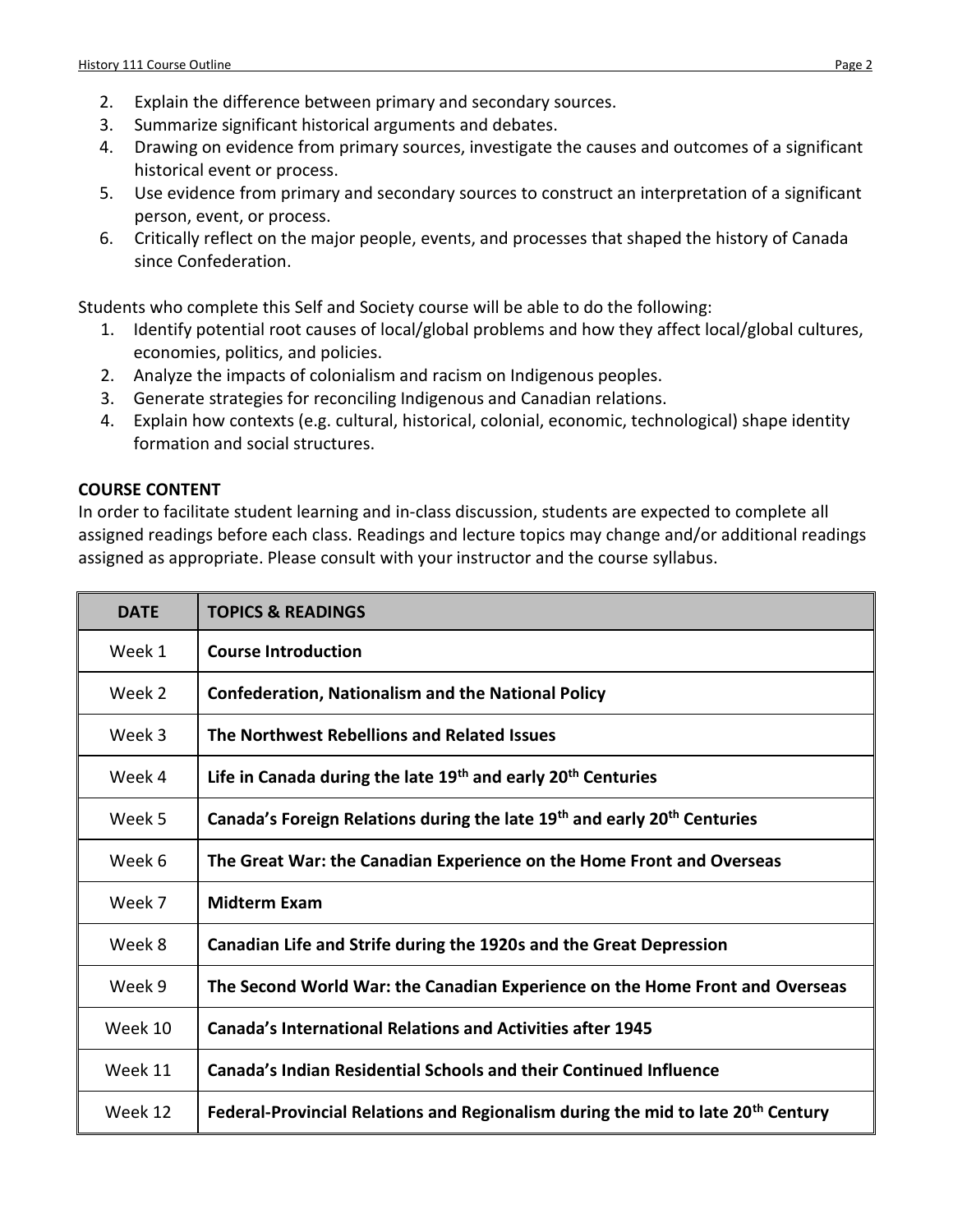| <b>DATE</b> | <b>TOPICS &amp; READINGS</b>                                                                                           |
|-------------|------------------------------------------------------------------------------------------------------------------------|
| Week 13     | Canadian Life and Strife during the late 20 <sup>th</sup> and early 21 <sup>st</sup> Centuries<br><b>Course Review</b> |
|             | Week 14-15   Final Exam Period                                                                                         |
|             |                                                                                                                        |

### **EVALUATION PROFILE**

| <b>Written Assignments</b> | 20-40%*   |
|----------------------------|-----------|
| <b>Tests and Quizzes</b>   | 20-40%*   |
| Participation              | $0 - 10%$ |
| Presentations              | $0 - 30%$ |
| Final Exam                 | 20-35%    |
|                            | 100%      |

\*Note: No single assignment will be worth more than 35% in the evaluation profile.

#### **ASSIGNMENTS**

The assignment structure for this course is determined by the instructor in accordance with the learning outcomes outlined above. Please refer to the course syllabus and Moodle site for a detailed breakdown.

### **Written Assignments**

This course will include a combination of short written assignments (e.g. reading responses, primary source analysis, article review) and/or longer assignments such as a research essay.

#### **Tests and Quizzes**

This course will include a combination of quizzes and tests (e.g. pop quiz, midterm exam). The format of tests and quizzes will be determined by the instructor and may include a combination of true/false, multiple choice, short answer, matching, and essay questions.

#### **Participation**

Participation grades are based on the consistency, quality, and frequency of contributions to class discussions. Consistency means attending every class, maintaining a positive and respectful presence in the classroom, and actively contributing to discussions on a regular basis. Quality means demonstrating respect for peers and their contributions, listening attentively during lectures and when other students are speaking, and participating in all activities with an open and inquisitive mind.

## **Presentations**

This course may include a presentation component, which may be an individual or group assignment (e.g. in-class debate, academic poster, research presentation). Detailed instructions will be provided in class and on Moodle.

## **Final Exam**

The course will include a final exam that may be drawn from all class materials. The final exam may be cumulative (please consult with your instructor). The final exam will be scheduled at a date to be determined by the Registrar's Office. Please plan to be available to write the final exam at any point during the final exam period. If you must make travel arrangements, assume that the final exam will be held on the final day of the exam period, and plan accordingly.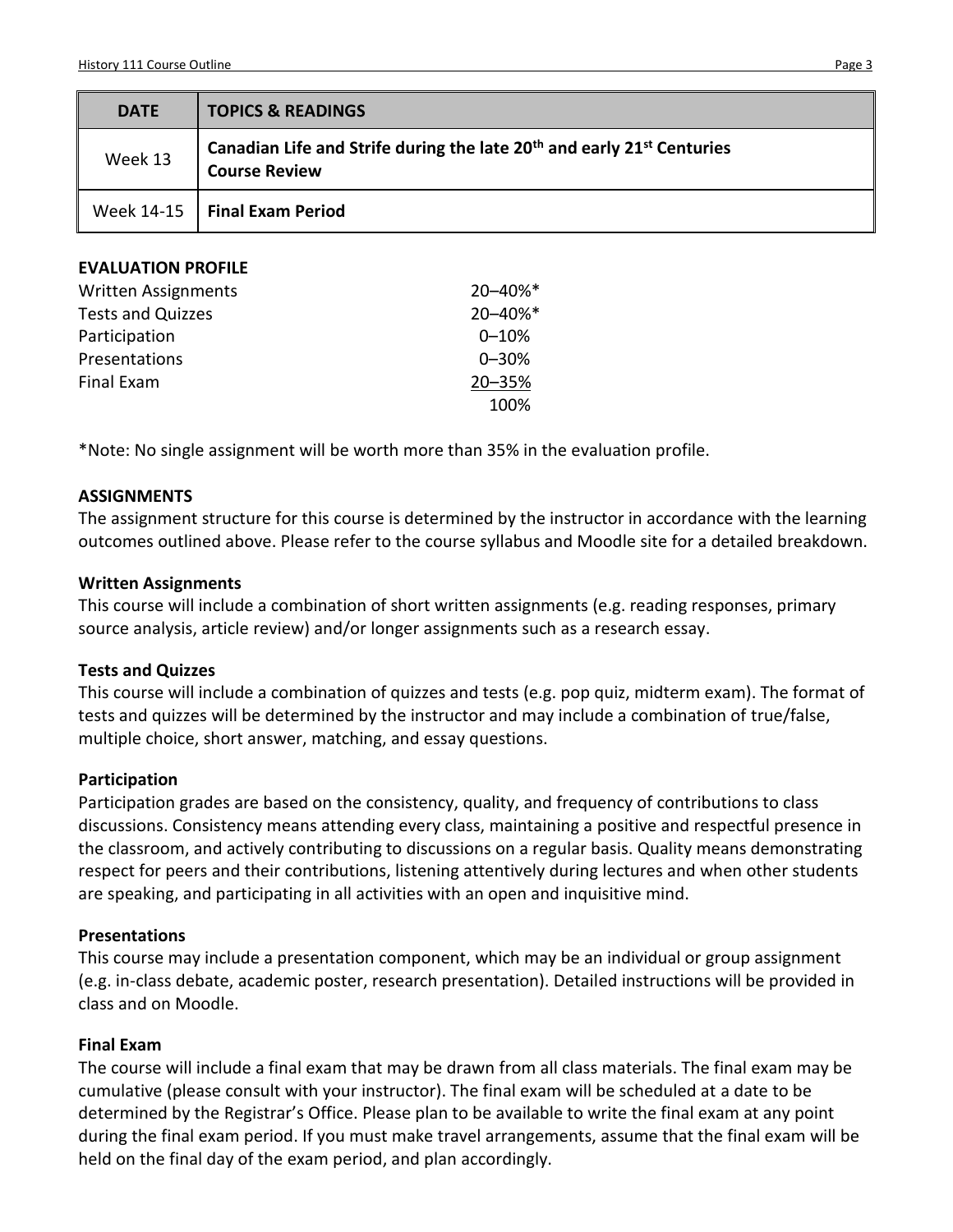#### **GRADING PROFILE**

| $AA = 90 - 100\%$ | $B+ = 77 - 79\%$ | $C + 57 - 69%$   | D = 50 - 59%  |
|-------------------|------------------|------------------|---------------|
| $A = 85 - 89%$    | $B = 73 - 76%$   | $ C = 63 - 66\%$ | $F = 0 - 49%$ |
| $A - 80 - 84%$    | $B - 70 - 72%$   | $C - 60 - 62%$   |               |

### **Incomplete Grades**

Grades of Incomplete "I" are assigned only in exceptional circumstances when a student requests extra time to complete their coursework. Such agreements are made only at the request of the student, who is responsible to determine from the instructor the outstanding requirements of the course.

## **Late Assignments**

Assignment submission guidelines, deadlines, and late penalties are determined by the instructor within the parameters of History Department practices. In general, assignments will be submitted electronically via Moodle or by hard copy in-class (consult with your instructor for their preference). Assignments submitted late may be subject to late penalties, except in extenuating circumstances (e.g. medical or family emergency). Please contact your instructor as soon as possible if such an unfortunate situation occurs. Official documentation (e.g. doctor's note) may be required for any extension to be granted.

### **Missed Quizzes and Exams**

Missed quizzes and exams may only be rescheduled in the event of exceptional emergencies and/or circumstances. Please contact your instructor as soon as possible if you find yourself in this situation (do not wait until the next class). In such cases, students may need to provide appropriate and verifiable documentation supporting an absence, as soon as possible after the absence occurs. Rescheduling will not be allowed for reasons such as holidays, nor shall re-scheduling be possible after exams have been graded and returned. For further details, please consult with your instructor.

#### **Attendance**

This course is built around an active classroom component; attendance in all class meetings is therefore strongly advised. Students not attending class regularly will be at a considerable disadvantage. Official university policy on attendance is found in the University Calendar.

## **English Usage**

Students are expected to use proper academic English in written assignments. All written work should be in clear, well-organized and correctly punctuated sentences contained within organized paragraphs. Form as well as content will be evaluated in all written assignments.

## **Electronic Devices**

Personal electronic devices (laptops, tablets, e-readers, etc.) may not be used during a quiz or exam without prior approval. Any use of cellphones, smartphones, or other distractions is strictly prohibited. These must be silenced and stored for the duration of the quiz/exam period. Students requiring exam accommodations must register with Accessibility Services. Please consult with your instructor about their practices for use of electronic devices during regular classes.

## **On-line Communication**

A Moodle site will complement the course syllabus and your Capilano email address will be used for all official communications; please check both regularly. The best way to reach your instructor is by email or by going to regularly scheduled office hours. The course syllabus contains a wealth of information, policies, and guidelines to help you to navigate this course successfully—read it carefully! The syllabus also provides a detailed breakdown of readings and assignments for the course.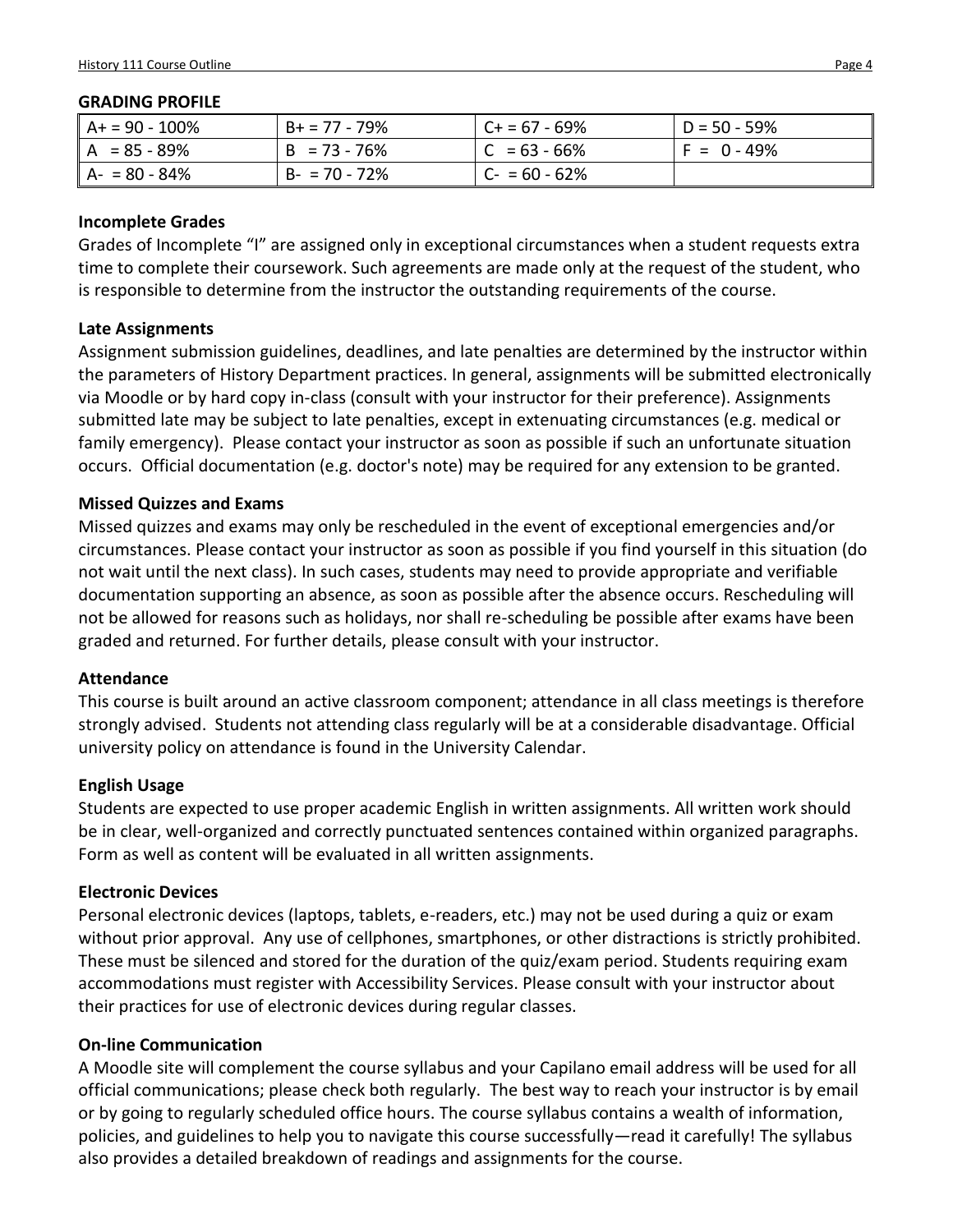## **UNIVERSITY OPERATIONAL DETAILS**

## **Tools for Success**

Many services are available to support student success for Capilano University students. A central navigation point for all services can be found at: [http://www.capilanou.ca/services/.](http://www.capilanou.ca/services/)

# **Capilano University Security: download the [CapU Mobile Safety App](https://www.capilanou.ca/services/safety-security/CapU-Mobile-Safety-App/)**

## **Policy Statement (S2009-06)**

Capilano University has policies on Academic Appeals (including appeal of final grade), Student Conduct, Cheating and Plagiarism, Academic Probation and other educational issues. These and other policies are available on the University website.

## **Academic Integrity (S2017-05)**

Any instance of academic dishonesty or breach of the standards of academic integrity is serious and students will be held accountable for their actions, whether acting alone or in a group. See policy S2017 05 for more information:<http://www.capilanou.ca/about/governance/policies/Policies/>

Violations of academic integrity, including dishonesty in assignments, examinations, or other academic performances, are prohibited and will be handled in accordance with the Student Academic Integrity Procedures.

**Academic dishonesty** is any act that breaches one or more of the principles of academic integrity. Acts of academic dishonesty may include but are not limited to the following types:

**Cheating**: Using or providing unauthorized aids, assistance or materials while preparing or completing assessments, or when completing practical work (in clinical, practicum, or lab settings), including but not limited to the following:

- Copying or attempting to copy the work of another during an assessment;
- Communicating work to another student during an examination;
- Using unauthorized aids, notes, or electronic devices or means during an examination;
- Unauthorized possession of an assessment or answer key; and/or,
- Submitting of a substantially similar assessment by two or more students, except in the case where such submission is specifically authorized by the instructor.

**Fraud**: Creation or use of falsified documents.

**Misuse or misrepresentation of sources**: Presenting source material in such a way as to distort its original purpose or implication(s); misattributing words, ideas, etc. to someone other than the original source; misrepresenting or manipulating research findings or data; and/or suppressing aspects of findings or data in order to present conclusions in a light other than the research, taken as a whole, would support.

**Plagiarism**: Presenting or submitting, as one's own work, the research, words, ideas, artistic imagery, arguments, calculations, illustrations, or diagrams of another person or persons without explicit or accurate citation or credit.

**Self-Plagiarism**: Submitting one's own work for credit in more than one course without the permission of the instructors, or re-submitting work, in whole or in part, for which credit has already been granted without permission of the instructors.